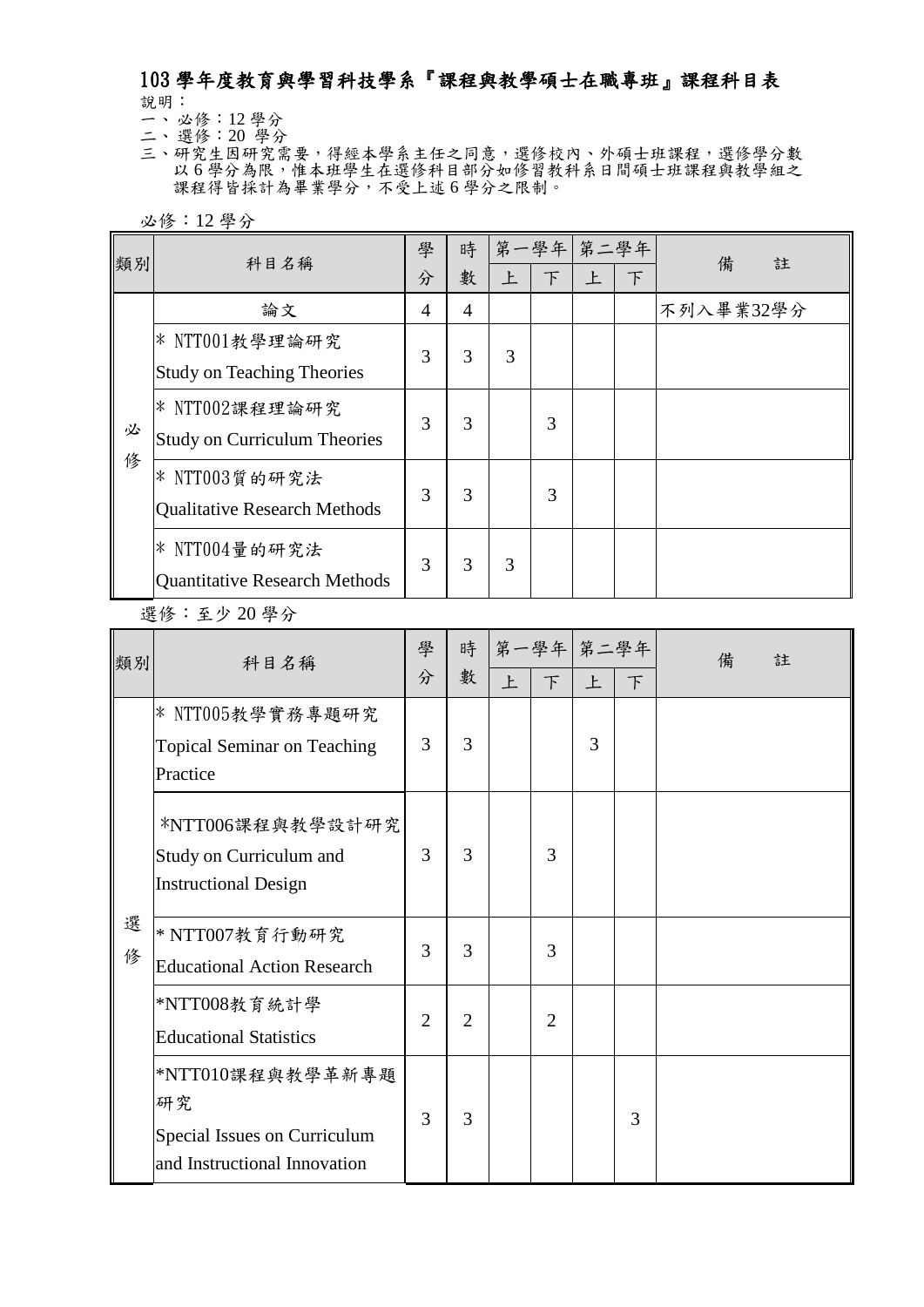| *NTT012 多元評量研究<br><b>Study on Alternative Assessment</b>                                                  | 3 | 3 |   |   | 3              |   |  |
|-----------------------------------------------------------------------------------------------------------|---|---|---|---|----------------|---|--|
| * NTT013教學技巧與策略研究<br>Study on Teaching Skills and                                                         | 3 | 3 | 3 |   |                |   |  |
| * NTT016多元文化教育研究<br><b>Study on Multicultural</b><br>Education                                            | 3 | 3 |   |   | 3              |   |  |
| * NTT030數位化教學設計與<br>評量研究<br>Studies in Digital Instructional<br>Design and Assessment                     | 3 | 3 |   |   | 3              |   |  |
| * NTT020教學媒材製作與應用<br>The implementation and<br>application of teaching materials                          | 3 | 3 | 3 |   |                |   |  |
| * NTT021 資訊科技與教育研究<br>專題 Seminars in Information<br><b>Technologies and Educational</b><br><b>Studies</b> | 3 | 3 |   |   | $\overline{3}$ | 3 |  |
| *NTT022 新興科技與教學創新<br>New Technologies and<br><b>Innovative Teaching</b>                                   | 3 | 3 |   | 3 |                |   |  |
| *NTT023流行文化與教育<br>Popular Culture and Education                                                           | 3 | 3 |   |   |                | 3 |  |
| NTT025領域教材教法研究<br><b>Advanced Research on Teaching</b><br><b>Materials and Method</b>                     | 3 | 3 |   |   | 3              |   |  |
| *NTT026華德福教育研究<br>Seminar on Waldorf Education                                                            | 3 | 3 |   | 3 |                |   |  |
| NTT027課室觀察研究<br>classroom observation                                                                     | 3 | 3 | 3 |   |                |   |  |
| NTT028教師專業發展研究<br><b>Study on Professional</b><br>Development of Teachers                                 | 3 | 3 |   |   | 3              |   |  |